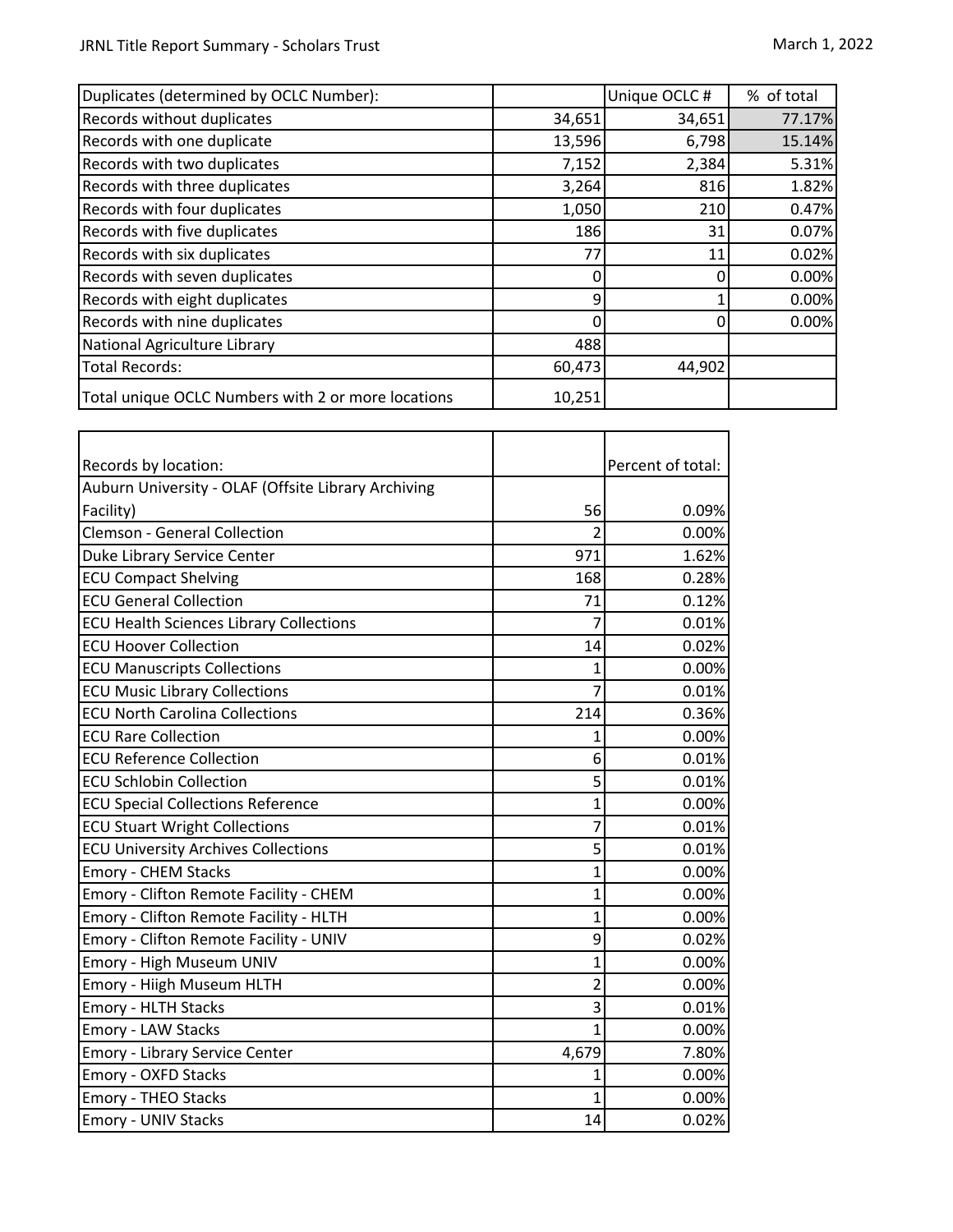| FLorida Academic REpository (FLARE)           | 31,753         | 52.93% |
|-----------------------------------------------|----------------|--------|
| FIU Green Library                             | 282            | 0.47%  |
| FIU Hubert Library - BBC                      | 27             | 0.05%  |
| Florida State University Strozier Library     | 66             | 0.11%  |
| Florida State University Remote Storage       | 0              | 0.00%  |
| <b>GaTech General Collection</b>              | 5              | 0.01%  |
| Library Service Center - Georgia Tech         | 2,448          | 4.08%  |
| <b>GSU - General Collection</b>               | 180            | 0.30%  |
| GSU - Library Storage                         | 37             | 0.06%  |
| <b>GSU - Special Collections</b>              | 12             | 0.02%  |
| Johns Hopkins Library Service Center          | 46             | 0.08%  |
| <b>Johns Hopkins MSEL</b>                     | 7              | 0.01%  |
| LSU - Compact Shelving                        | $\overline{2}$ | 0.00%  |
| LSU - General Stacks                          | 56             | 0.09%  |
| MS State - General Collection                 | 3              | 0.01%  |
| NC State - James B. Hunt Jr. Library bookBot  | 799            | 1.33%  |
| NC State - D. H. Hill Jr. Library Book Stacks | 6              | 0.01%  |
| Tulane - LAL Closed Stacks                    | 4              | 0.01%  |
| Tulane - LAL Open Stacks                      | 84             | 0.14%  |
| Tulane - Library Open Stacks                  | 38             | 0.06%  |
| Tulane - Offsite Storage Facility             | 77             | 0.13%  |
| Tulane - TUSC Closed Stacks                   | 4              | 0.01%  |
| Tulane - TUSC Rare Closed Stacks              | 1              | 0.00%  |
| U-Alabama - Remote Storage Facility           | 742            | 1.24%  |
| <b>UF General Collection</b>                  | 1,161          | 1.94%  |
| UGA - Main/Science Library                    | 1,046          | 1.74%  |
| UGA - Main/Science Library Non-Circ           | 25             | 0.04%  |
| <b>UGA - Repository</b>                       | 474            | 0.79%  |
| <b>UGA - Special Collections</b>              | 9              | 0.02%  |
| <b>UK - General Collection</b>                | 1              | 0.00%  |
| UK - Remote Storage Facility                  | 290            | 0.48%  |
| UK - Remote Storage Facility - MED            | 93             | 0.16%  |
| U-Louisville Locked/Secured Stacks            | 162            | 0.27%  |
| <b>UMemphis Main Library</b>                  | 143            | 0.24%  |
| U-Mississippi Remote Storage Facility         | 28             | 0.05%  |
| <b>UNC-CH Library Service Center</b>          | 1,762          | 2.94%  |
| <b>UNC-Charlotte Atkins Library</b>           | 145            | 0.24%  |
| <b>UNC-G General Collection</b>               | 6              | 0.01%  |
| <b>UNC-G Locked/Secured Storage</b>           | 8              | 0.01%  |
| UNC-G Off-Site Storage                        | 1              | 0.00%  |
| <b>UNC-G Reference Collection</b>             | 4              | 0.01%  |
| <b>USC Library Annex</b>                      | 589            | 0.98%  |
| UTK - Closed/Locked                           | 6              | 0.01%  |
| UTK - General Collection                      | 148            | 0.25%  |
| UTK - Remote Storage Facility                 | 75             | 0.13%  |
| <b>UVA-Ivy Stacks</b>                         | 47             | 0.08%  |
| Vanderbilt Alyne Queener Massey Law Library   | 10             | 0.02%  |